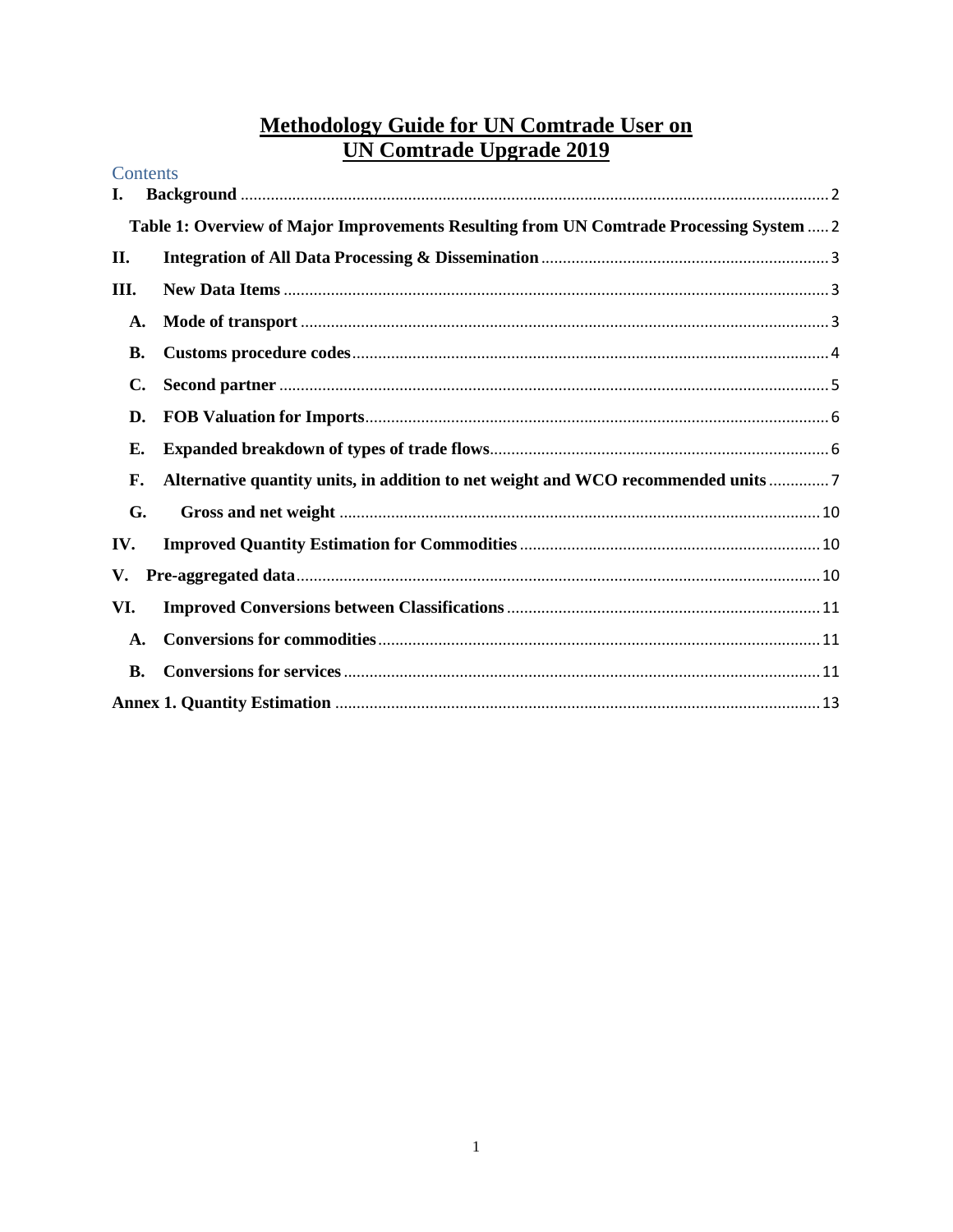# <span id="page-1-0"></span>**I. Background**

Beginning in 2018, UN Comtrade has upgraded its trade data processing system, which will result in improved features and functionality of the UN Comtrade database. The new system, named UN Comtrade Processing System, allows for processing and disseminating several new data items as recommended in the [International Merchandise Trade Statistics: Concepts and Definitions 2010 \(IMTS2010\);](https://unstats.un.org/unsd/trade/eg-imts/IMTS%202010%20(English).pdf) improves the quantity estimation for IMTS; expands the conversion of commodities at more detailed HS levels; and allows for the dissemination of statistics of trade in services (SITS) in both Extended Balance of Payments (EBOPS) 2002 and EBOPS2010 classifications. This User Guide is intended for users of Comtrade to better understand the changes and the new data items now available. Table 1 presents a summary of the major changes and the impact on Comtrade data, followed by more detailed technical notes.

| <b>Previous System</b>                                                                                              | <b>Upgrades made with new UN Comtrade</b><br><b>Processing System</b>                                                                                                                                                                                 | <b>Result for Comtrade Users</b>                                                                                                                                                                                                                  |
|---------------------------------------------------------------------------------------------------------------------|-------------------------------------------------------------------------------------------------------------------------------------------------------------------------------------------------------------------------------------------------------|---------------------------------------------------------------------------------------------------------------------------------------------------------------------------------------------------------------------------------------------------|
| Three<br>separate processing<br>for<br>annual<br>systems<br>and<br>monthly IMTS and SITS                            | One integrated processing system for all trade<br>data                                                                                                                                                                                                | Improved consistency and timeliness of<br>dissemination of trade data. Monthly<br>IMTS will be disseminated the same way<br>as annual IMTS data (e.g., will be<br>converted to other classifications and<br>missing quantities will be estimated) |
| Data items for IMTS included<br>trade by commodity and by<br>partner                                                | In addition, new data items now include (when<br>reported):<br>mode of transport<br>$\bullet$<br>customs procedure codes<br>$2nd$ partner<br>$\bullet$                                                                                                | More information on the nature of trade<br>flows and partner country attribution,<br>allowing for better analysis of bilateral<br>trade asymmetries                                                                                               |
| Single valuation for IMTS<br>imports (at CIF) and exports<br>(at FOB)                                               | In addition, FOB valuation for imports (when<br>reported)                                                                                                                                                                                             | Symmetrical valuation of imports and<br>exports and more information on<br>insurance and freight costs, allowing for<br>better<br>analysis of<br>bilateral<br>trade<br>asymmetries                                                                |
| for<br><b>IMTS</b><br>Trade<br>flows<br>consisted of Total Exports:<br>Re-exports; Total Imports; and<br>Re-Imports | Expanded breakdown of trade flows for IMTS<br>(when reported) including Domestic Exports,<br>Export/Import of goods after/for inward<br>processing; Export/Import of goods for/after<br>outward processing; and Export/Import on intra-<br>firm trade | More information on the nature of trade<br>flows, especially re-exports, re-imports,<br>and goods for processing, and intra-firm<br>trade                                                                                                         |
| <b>IMTS</b><br>units<br>quantity<br>standardised to 12 World<br>Customs Organization (WCO)<br>recommended units     | In addition, standardization to more quantity<br>units $(43 + \text{units of which twelve as WCO})$<br>recommended units), when reported. These<br>quantity units comply with trade SDMX code<br>list.                                                | Additional measures of quantity                                                                                                                                                                                                                   |
| Single weight (net weight in<br>kg) for IMTS                                                                        | In addition, gross weight (net weight plus the<br>weight of the shipping or cargo container), when<br>reported                                                                                                                                        | More information on weight and shipping                                                                                                                                                                                                           |
| Limited quantity estimations<br>for IMTS (not all commodities<br>estimated)                                         | Estimation of quantity for all commodities;<br>when applicable. However, some may not be<br>shown for specific commodities                                                                                                                            | More complete quantity data; especially<br>for aggregated data                                                                                                                                                                                    |
| Conversion for IMTS at 6-<br>digit HS level                                                                         | Conversion at any HS level and improved<br>conversion of residuals                                                                                                                                                                                    | More complete converted datasets                                                                                                                                                                                                                  |
| Only EBOPS2002 data<br>disseminated for SITS<br>(EBOPS2010 data converted<br>to EBOPS2002)                          | SITS data also disseminated in EBOPS2010<br>(when reported in EBOPS2010)                                                                                                                                                                              | SITS data in both EBOPS2002 and<br>EBOPS2010, when reported                                                                                                                                                                                       |

#### <span id="page-1-1"></span>**Table 1: Overview of Major Improvements Resulting from UN Comtrade Processing System**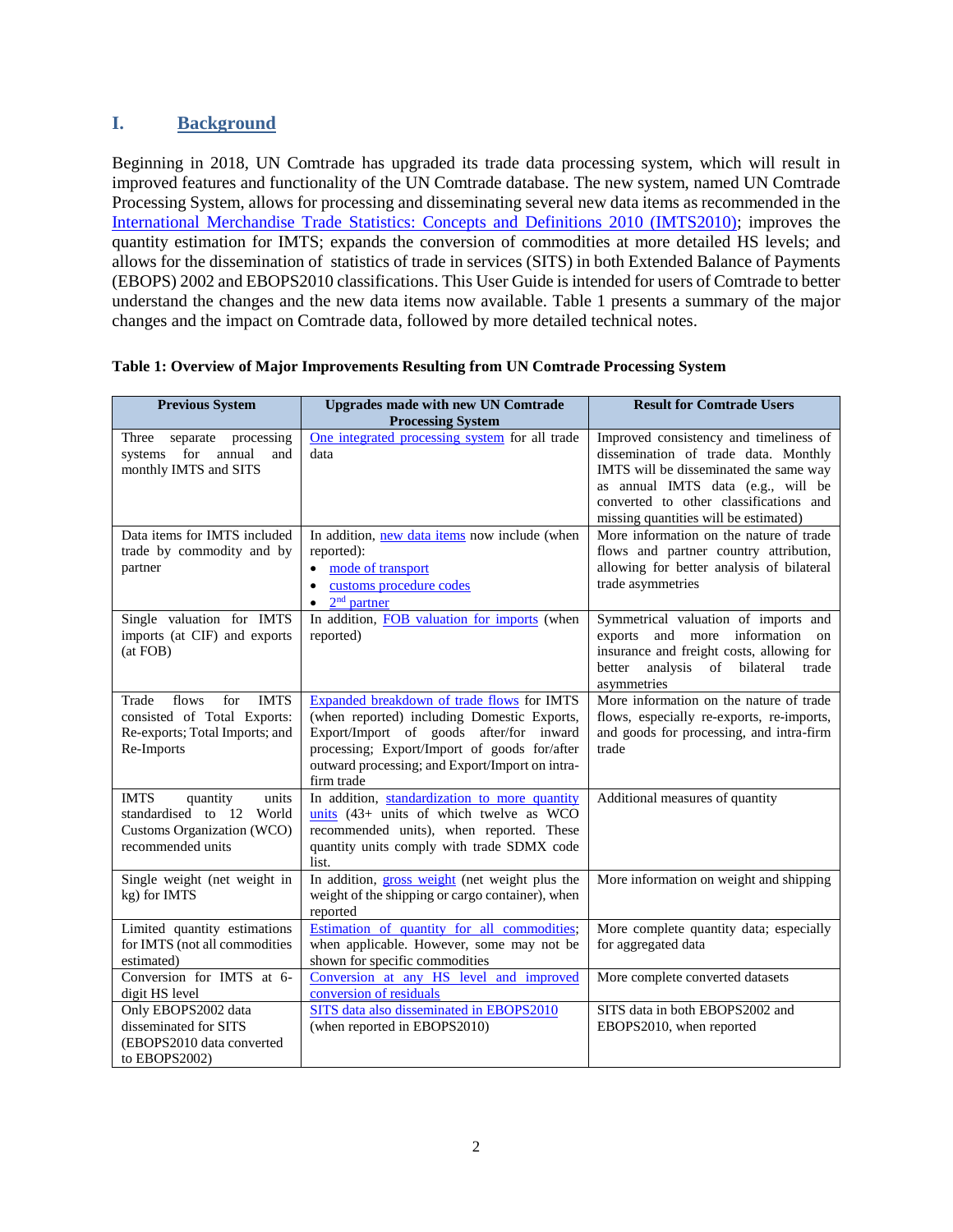## <span id="page-2-0"></span>**II. Integration of All Data Processing & Dissemination**

The new processing system, UN Comtrade Processing System, integrates the processing and dissemination of all trade data: annual IMTS, monthly IMTS and annual SITS. Previously, there were three separate processing and dissemination systems. The integration will allow for more consistent and timely processing and dissemination of trade data on UN Comtrade.

## <span id="page-2-1"></span>**III. New Data Items**

UN Comtrade will now disseminate the following new data items for IMTS, when they are reported by the reporting country.

*Please note: The availability of data items can be consulted in metadata table.*

## <span id="page-2-2"></span>**A. Mode of transport**

IMTS 2010 recommends that the mode of transport (MoT) should be recorded as the means of transport used when goods enter or leave the economic territory of a country. It further recommends that countries compile MoT at the most detailed commodity level. Not every country is reporting MoT to UN Comtrade.

For those countries that are reporting MoT, the standardised international classification used for dissemination on UN Comtrade is as presented in IMTS2010 (see IMTS, para. 7.2):

*All modes of transport 1. Air 2. Water 2.1 Sea 2.2 Inland waterway 3. Land 3.1 Railway 3.2 Road 4. Not elsewhere classified 4.1 Pipelines and cables 4.1.1 Pipelines 4.1.2 Cables 4.2 Postal consignments, mail or courier shipments 4.3 Self-propelled goods 4.4 Other*

Depending on their national requirements countries may report mode of transport at the one-, twoor three-digit level or create even more detailed breakdowns. When necessary, UNSD aligns the national reported MoT to the standardised classification above, based on feedback from the reporting country as needed.

If no MoT data are reported for a particular record, the MoT value is marked as "not specified" (code 9000) in UN Comtrade, but that record will be included in the aggregated "All Modes of Transport".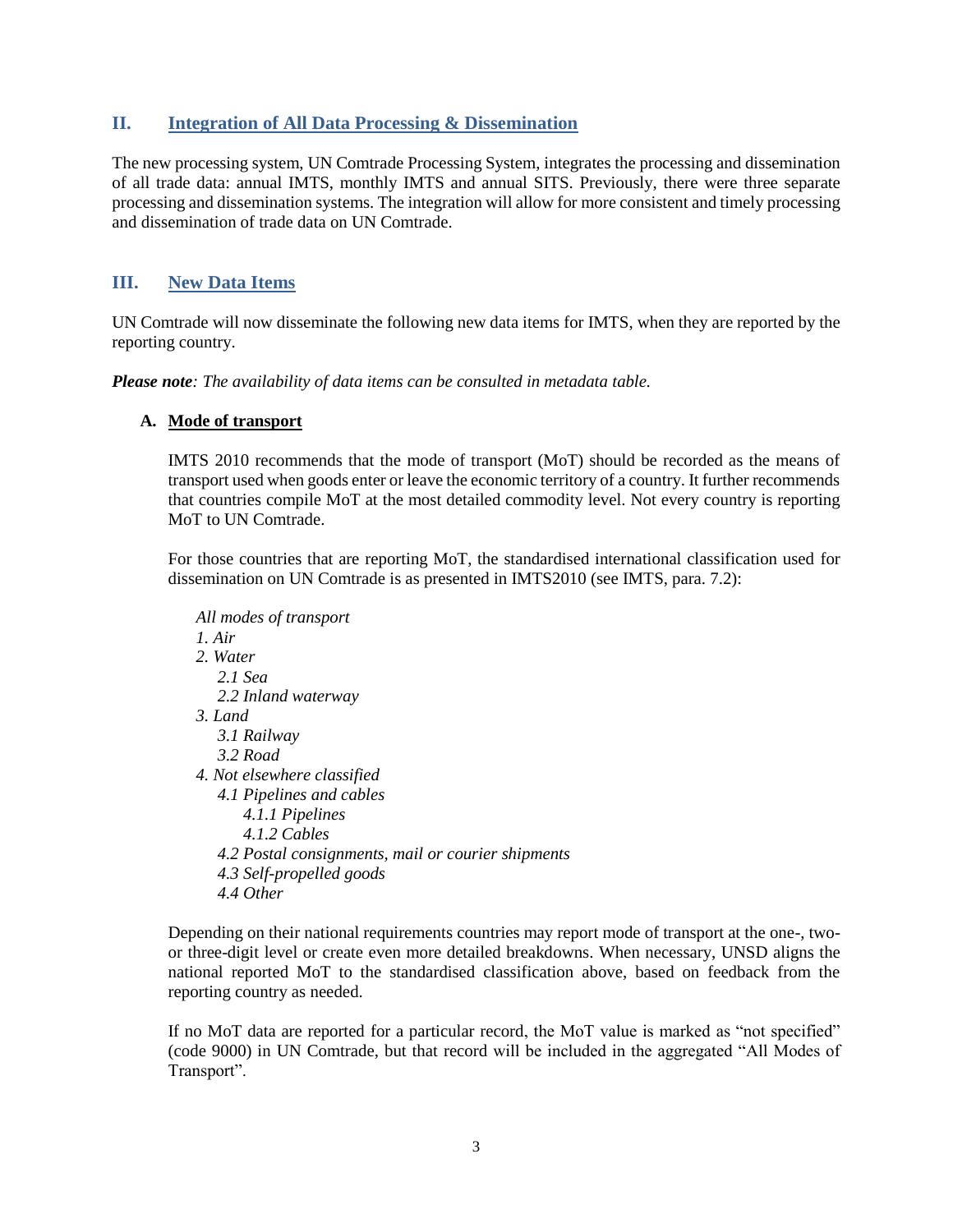#### <span id="page-3-0"></span>**B. Customs procedure codes**

Customs authorities usually apply a system of codes that allows flows of goods to be identified for inclusion or exclusion under general or special trade and prevents double recording of the goods which have undergone several customs procedures. While there is a standardised code list of customs procedure codes, which is based on the Revised Kyoto Convention (RKC) of World Customs Organisation (see IMTS 2010, Annex B and IMTS, 2010 Chapter VII, para. 8.5), in practice, countries do not strictly follow the standards of the RKC. Some countries apply their own unique national customs procedure codes.

UNSD maps national customs procedure codes to the standard RKC codes for dissemination on UN Comtrade, based on the code description provided in the metadata and communication with the reporting country. It is worth noting that certain codes in the RKC code list are intended only for exports or imports, or to be excluded from IMTS, according to IMTS2010 recommendations. UNSD makes efforts to consult with reporting countries to ensure that UN Comtrade excludes records associated with customs procedure codes that are to be excluded from IMTS.

UN Comtrade's standard list of customs procedure codes and associated trade flows, based on the RKC, is presented in table 2 below.

|                   |  |                                          | <b>Trade Flow</b>      |               |                        |                 |                  |
|-------------------|--|------------------------------------------|------------------------|---------------|------------------------|-----------------|------------------|
|                   |  |                                          | <b>General Exports</b> |               | <b>General Imports</b> |                 |                  |
|                   |  |                                          | Domestic goods         | Foreign goods | Domestic goods         | x Foreign goods | Flow<br>Excluded |
|                   |  | 1 Clearance for home use                 |                        |               |                        |                 |                  |
|                   |  | 2 Reimportation in the same state        |                        |               | х                      |                 |                  |
|                   |  | 3 Outright exportation                   | x                      | x             |                        |                 |                  |
|                   |  | 4 Customs warehouses                     |                        |               | x                      | x               |                  |
|                   |  | 5 Free zone                              |                        |               | x                      | x               |                  |
|                   |  | 6 Inward processing                      |                        |               | x                      | x               |                  |
|                   |  | 7 Outward processing                     | x                      | x             |                        |                 |                  |
| Codes             |  | 8 Drawback                               | x                      | x             |                        |                 |                  |
|                   |  | 9 Processing of goods for home use       |                        |               | x                      | x               |                  |
|                   |  | 10 Carriage of goods coastwise*          | x                      | x             | x                      | x               | $\star$          |
|                   |  | 11 Customs offences*                     | x                      | x             | x                      | x               | $\pmb{\times}$   |
|                   |  | 12 Travellers*                           | x                      | x             | x                      | x               | $\star$          |
| Customs Procedure |  | 13 Postal traffic                        | x                      | x             | x                      | x               |                  |
|                   |  | 14 Stores                                | x                      | x             | x                      | x               |                  |
| <b>RKC</b>        |  | 15 Relief consignments*                  | x                      | x             | x                      | x               | $\star$          |
|                   |  | 16 Customs transit                       |                        |               |                        |                 | x                |
|                   |  | 17 Transshipment                         |                        |               |                        |                 | X                |
|                   |  | 18 Temporary admission                   |                        |               |                        |                 | $\mathsf{x}$     |
|                   |  | 19 Means of transport for commercial use |                        |               |                        |                 | x                |
|                   |  | 20 CPC N.E.S.                            | x                      | x             | x                      | x               |                  |

#### **Table 2: UNSD Customs Procedure Codes**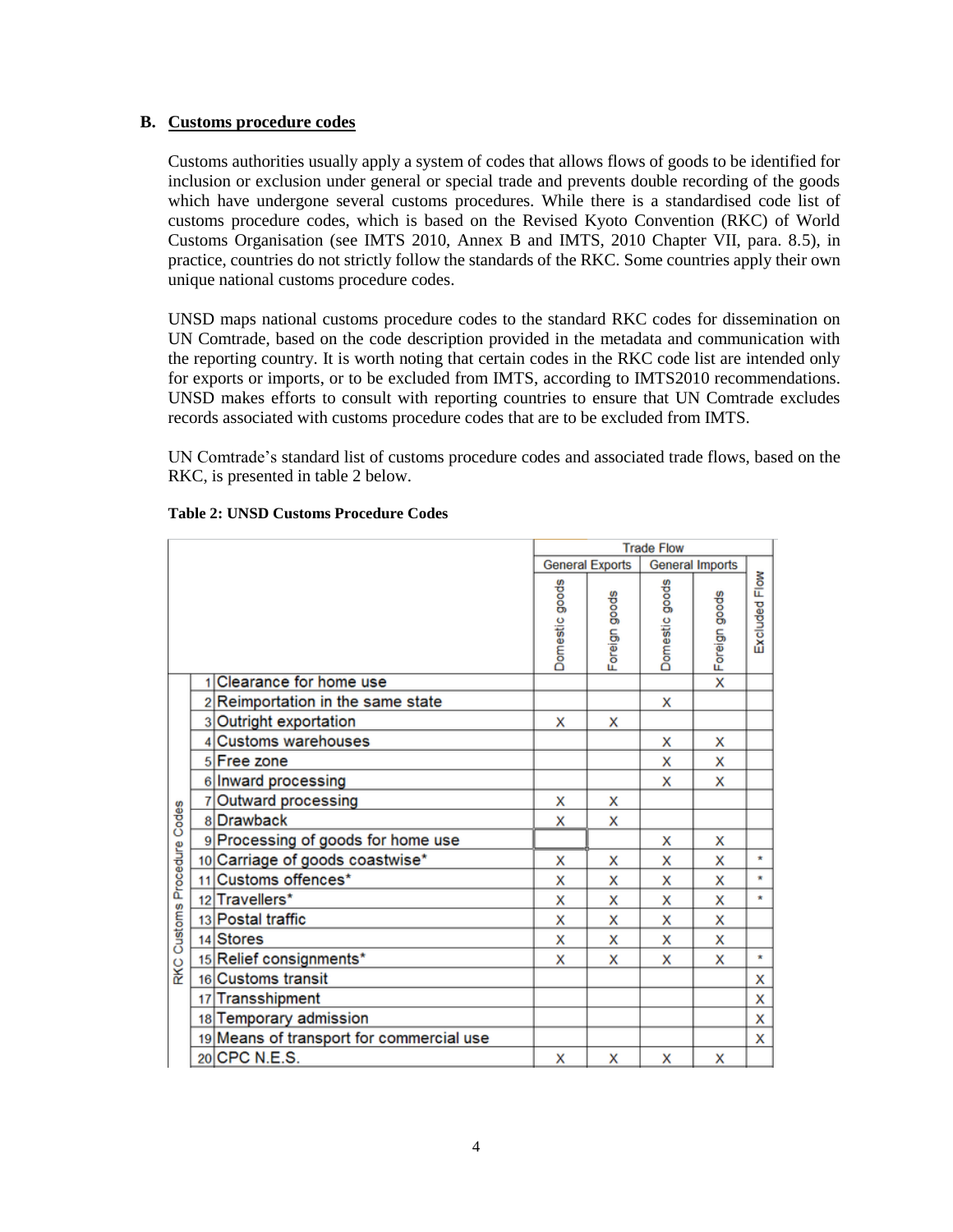*Note:* In certain cases where a nationally reported customs procedure code identifies a specific trade flow (notably flows to/from processing zones and/or identification of intra-firm trade) and the country did not make a symmetrical recording in its trade flow data (see section III.B.4 below), UNSD will adjust the trade flow to align with the flow indicated by the customs procedure code.

#### <span id="page-4-0"></span>**C. Second partner**

 $\overline{a}$ 

IMTS 2010 recommends for partner attribution that (a) in the case of imports, the country of origin<sup>1</sup> should be recorded; and (b) in the case of exports, the country of last known destination should be recorded.

IMTS2010 *also* recommends that country of consignment be recorded for imports as the second partner country attribution, alongside country of origin, and encourages that country of consignment be recorded for exports as the second partner country attribution.<sup>2</sup> Accordingly, a data field for "2nd partner" is now included on UN Comtrade.

The country of consignment in the case of imports is the country from which goods were dispatched to the importing country, without any commercial transactions or other operations that change the legal status of the goods taking place in any intermediate country. If, before arriving in the importing country, goods enter one or more further countries and are subject to such transactions or operations, that last intermediate country where such transactions or operations took place should be taken as the country of consignment.<sup>3</sup> In the case of exports, the country of consignment is defined in a symmetrical way; i.e., it is the country to which goods are dispatched by the exporting country, without—as far as it is known at the time of exportation—being subject to any commercial transactions or other operations that change the legal status of the goods taking place in any intermediate country. If there are several intermediate countries, then the first intermediate country after leaving the exporting country should be recorded as country of consignment or destination.<sup>4</sup>

This additional detail will aid in the analysis of bilateral trade asymmetries, as imports on the basis of country of consignment is a more symmetrical recording of the mirror exports. In other words, the bilateral comparison of country of origin at imports with country of final destination at exports is not a symmetrical recording of the same trade transactions by the exporting country and the importing country. To be more precise, the current identification of the trading partner (for imports) by country of origin may "skip" countries in which value added does not reach the level recognized as substantial transformation, while country of final destination would generally be the next country

<sup>1</sup> Country of origin means the country in which the goods have been produced or manufactured, according to the criteria laid down for the purposes of application of the Customs tariff. Two basic criteria determine origin: (a) the criterion of goods "wholly produced (obtained)" in a given country, where only one country enters into consideration in attributing origin and (b) the criterion of "substantial transformation".

 $2$  considering that, in the case of exports, countries often do not differentiate the country of last known destination and the country of consignment and that their separate recording could create a significant additional data-reporting and data-processing burden, the compilation of export statistics on the country of consignment basis is only encouraged, depending on a country's needs and circumstances. It is recognized that the compilation of country of consignment for exports may be considered by some countries as a longer-term objective.

<sup>3</sup> Please note that, for imports, country of origin and country of consignment can be the same if no commercial transactions or other operations that change the legal status of the goods took place in any intermediate country.

<sup>4</sup> Please note that, for exports, country of last known destination and country of consignment can be the same if no commercial transactions or other operations that change the legal status of the goods took place in any intermediate country.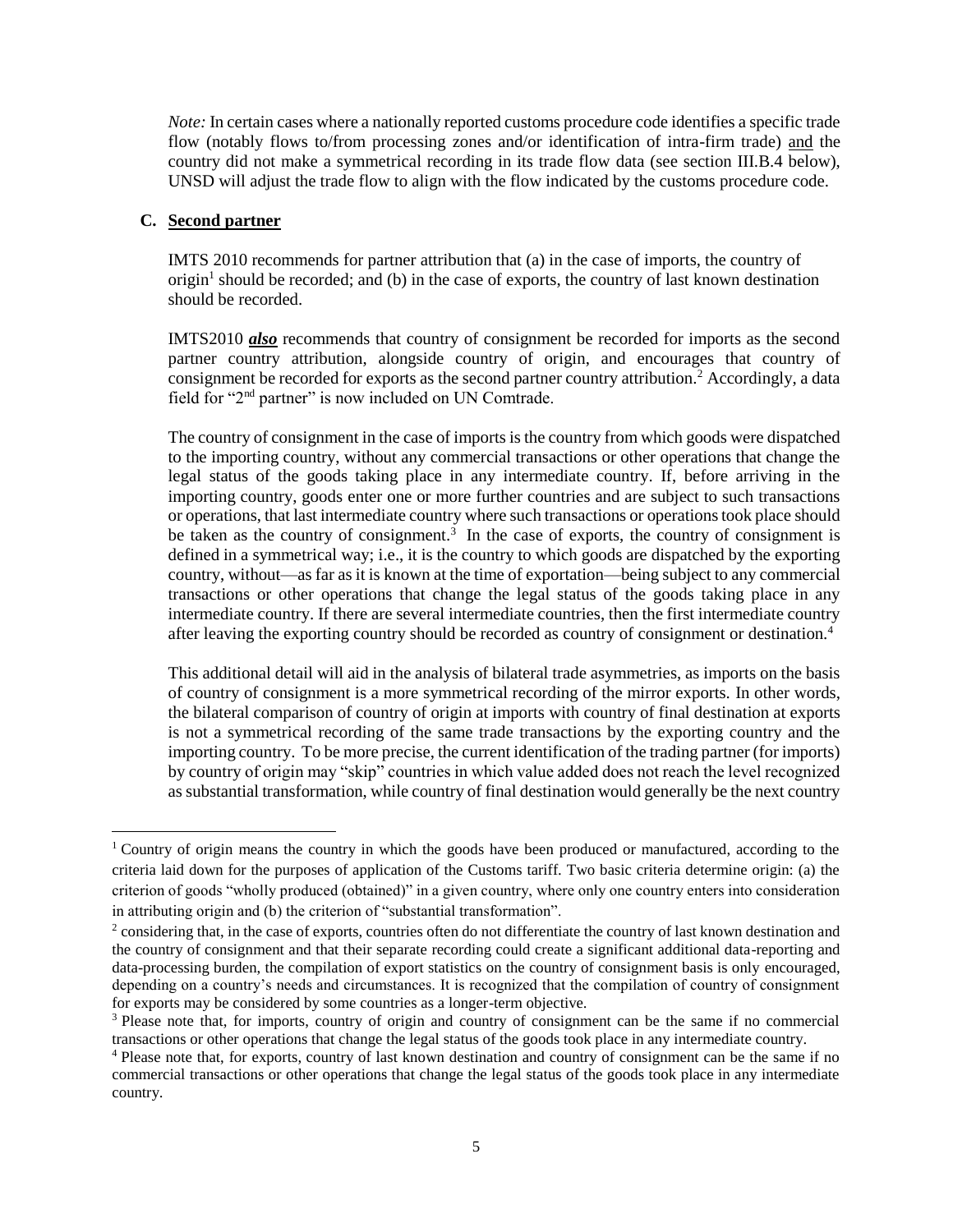where some transformation takes place. This creates incomparability and detracts from the usefulness of such trade data for some types of economic analysis. Alternatively, compiling trade data by the country of consignment offers the possibility of obtaining consistent statistics and reasonable comparability since it promotes the recording of the same transactions by importing and exporting countries. This approach should result in more symmetrical data since goods recorded as imports by one country are to be recorded as exports by another.

Box 1. Implementation of two partner countries in UN Comtrade Data Interface

At the most basic data record, up two partner countries would be according to the following rules:

- a) When only one partner country is reported; then it would be allocated as "partner 1". The partner attribution can be both origin/consignment for imports; and this information can be consulted in metadata table
- b) When two partner countries are reported; then "country of origin for imports" will be assigned as "partner 1" and "country of consignment for imports" as "partner2". Whereas for exports "partner 1" would be "country of last known destination". If additional exports partner is available, then it would be allocated as "partner 2". Users can consult metadata for detailed information of partner attribution.

# <span id="page-5-0"></span>**D. FOB Valuation for Imports**

IMTS2010 encourages countries to compile FOB-type value of imported goods as supplementary information, in addition to CIF value. UN Comtrade, therefore, now disseminates FOB valuation for imports, when reported by countries (*note:* not all countries are reporting imports on an FOB basis to UN Comtrade). This supplementary information, when available, will result in the symmetrical valuation of exports and imports, which may aid in the analysis of bilateral trade asymmetries.

Box 2. Implementation of CIF FOB Values in UN Comtrade Data Interface

At the most basic data record, up to three trade values could be presented according to following rules:

- a) CIF value for imports would be assigned to "CIF Value"
- b) When FOB value is reported for imports, it would be allocated to "FOB Value"
- c) FOB value for exports would be allocated to "FOB Value"

For users' convenience, a third ("primary") trade value is generated by applying IMTS 2010 recommendation on valuation: if available CIF otherwise FOB for imports; FOB for exports, respectively.

## <span id="page-5-1"></span>**E. Expanded breakdown of types of trade flows**

The new system allows for expanded recording of types of trade flows for IMTS. More specifically, Comtrade now supports dissemination of the full list of trade flows below:

• Import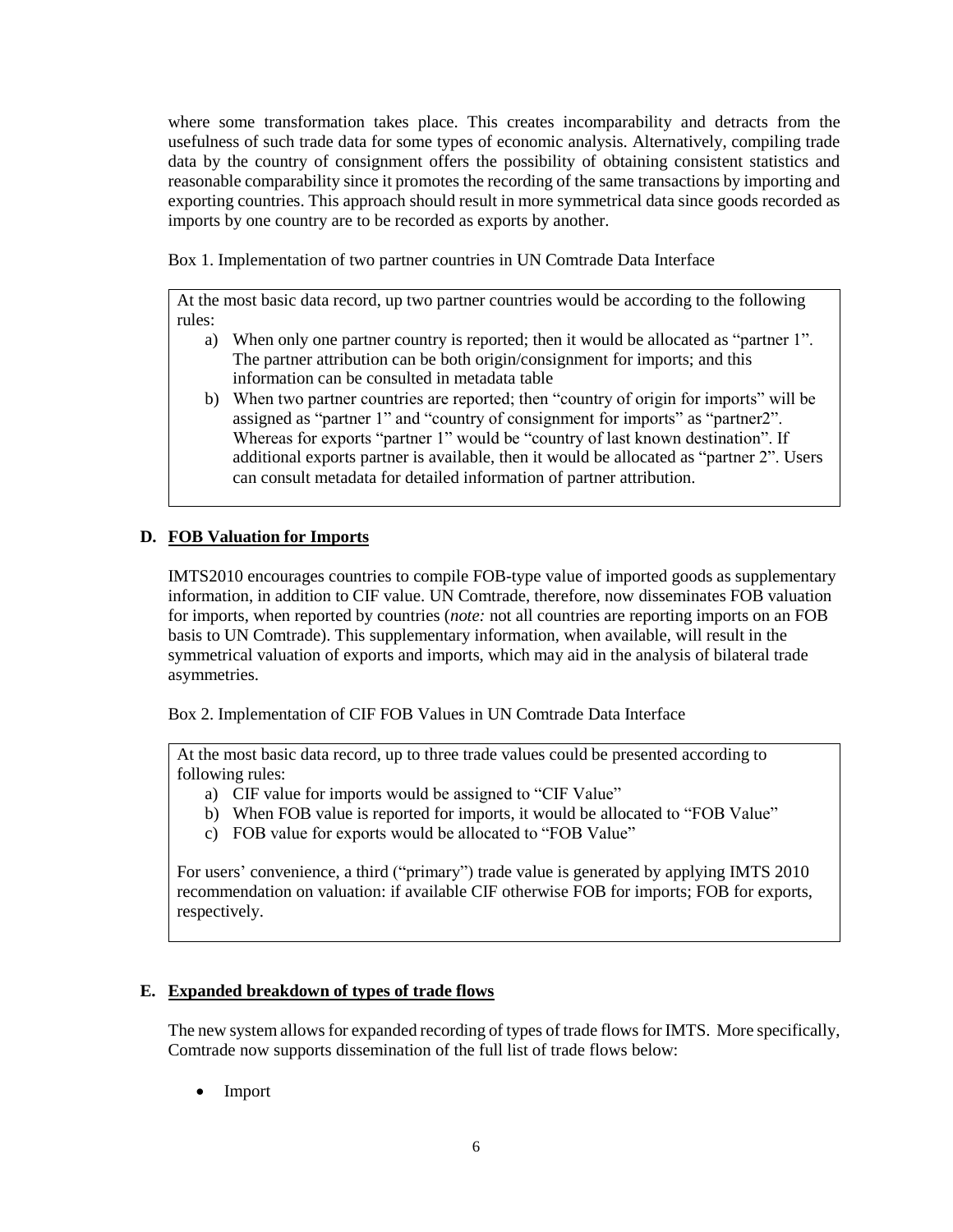- Export
- Domestic Exports
- Re-import
- Re-export
- Import of goods for inward processing
- Export of goods after inward processing
- Import of goods after outward processing
- Export of goods for outward processing
- Import on intra-firm trade
- Export on intra-firm trade

As noted in the section on customs procedure codes (see section [III](#page-2-1)[.B\)](#page-3-0), some of these trade flows are associated with a certain customs procedure code. If a reporting country does not record a symmetrical trade flow for the customs procedure code and reported trade flow in a certain record, UNSD contacts the reporting country for confirmation as needed and/or adjusts the trade flow accordingly to match the customs procedure code which is more detailed.

## <span id="page-6-0"></span>**F. Alternative quantity units, in addition to net weight and WCO recommended units**

As part of the application of the HS, the World Customs Organisation (WCO) recommends the use of certain standard units of quantity for the six-digit HS level (see table 3 below). However, the recommended units of quantity (RU) are not always indicative of the quantity units used in industry practices which might be different across countries and in certain cases creates additional difficulties in the HS implementation and analytical use. For example, natural gas traders work in British thermal units (BTUs) rather than in cubic metres (m3).

Taking into account the need to capture quantity units for specific commodities which the recommended WCO unit is not in-line with industry practices, the new system introduces UNSD Standard "Alternative Quantity Units" – see table 4 below for the full list (as of June 2017).

The units were derived from various sources (i.e., commonly used national quantity units and the SDMX-IMTS Code List) and are included when they are widely used by countries, commonly used in specific industry, or part of international standard units. The list is intended to be flexible, with the possibility of extension, if needed. This information is disseminated under the field "Alternative Quantity" on Comtrade.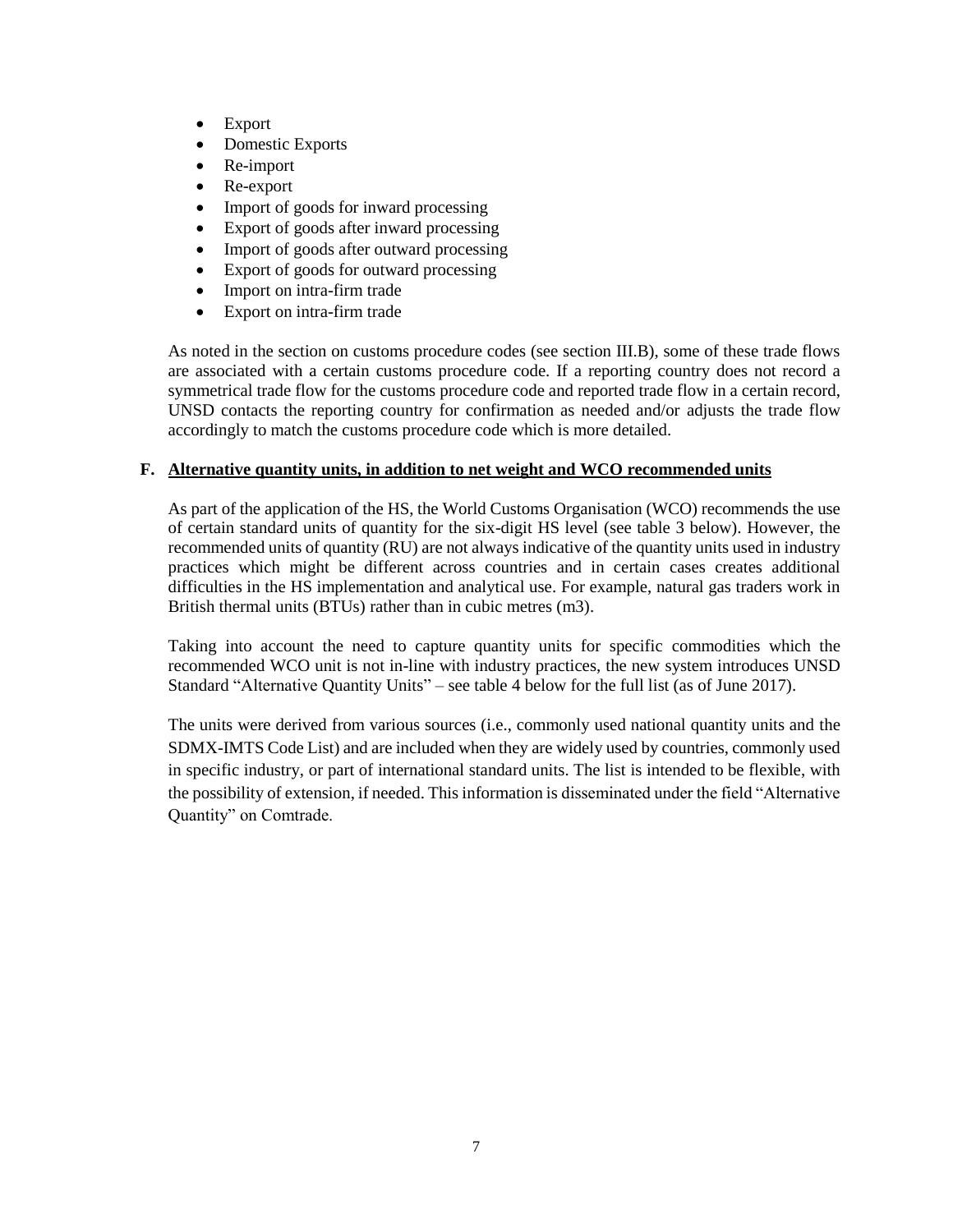| Code           | <b>Abbreviation</b> | <b>Description</b>                               |
|----------------|---------------------|--------------------------------------------------|
| 2              | m <sup>2</sup>      | Area in square meters                            |
| 3              | 1000 kWh            | Electrical energy in thousands of kilowatt-hours |
| 4              | m                   | Length in meters                                 |
| 5              | u                   | Number of items                                  |
| 6              | 2u                  | Number of pairs                                  |
|                | 1                   | Volume in liters                                 |
| 8              | kg                  | Weight in kilograms                              |
| 9              | 1000u               | Thousand of items                                |
| 1 <sub>0</sub> | $U$ (jeu/pack)      | Number of packages                               |
|                | 12u                 | Dozen of items                                   |
| 12             | m <sup>3</sup>      | Volume in cubic meters                           |
| 13             | carat               | Weight in carats                                 |

**Table 3. List of WCO Recommended Quantity Units (RUs)**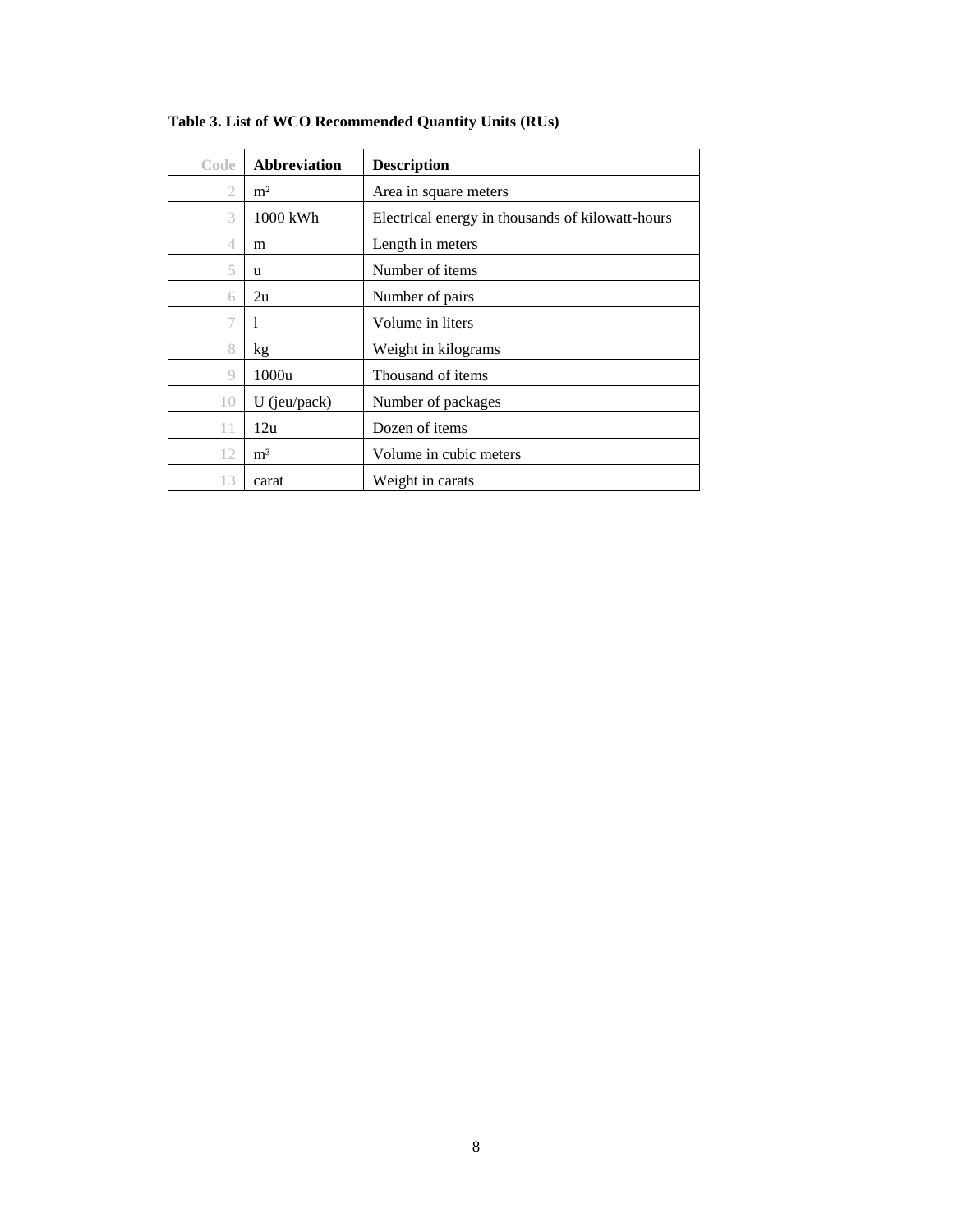| Code       | <b>Abbreviation</b>              | <b>Description</b>                               |
|------------|----------------------------------|--------------------------------------------------|
|            | A                                | All                                              |
|            | m <sup>2</sup>                   | Area in square meters                            |
| <b>BBL</b> |                                  | <b>Barrels</b>                                   |
|            | hive                             | Beehive                                          |
| 11         | 12u                              | Dozen of items                                   |
|            | kWH                              | Electrical energy in kilowatt-hours              |
|            | 1000 kWh                         | Electrical energy in thousands of kilowatt-hours |
|            | km                               | Length in kilometers                             |
|            | m                                | Length in meters                                 |
|            |                                  | No quantity                                      |
| 5          | u                                | Number of items                                  |
|            | $U$ (jeu/pack)                   | Number of packages                               |
|            | 2u                               | Number of pairs                                  |
|            | TJ                               | Terajoule (gross calorific value)                |
|            | 1000u                            | Thousand of items                                |
| 12         | m <sup>3</sup>                   | Volume in cubic meters                           |
| 7          | 1                                | Volume in liters                                 |
|            | $1000 \; \mathrm{m}^3$           | Volume in thousand cubic meters                  |
|            | 1000L                            | Volume in thousands of liters                    |
|            | carat                            | Weight in carats                                 |
|            | $\mathbf{g}$                     | Weight in grams                                  |
| 8          | kg                               | Weight in kilograms                              |
|            | 1000 KG                          | Weight in 1000 kilograms                         |
|            | 1 alc 100%                       | Litre pure $(100\%)$ alcohol - $l$ alc. $100\%$  |
|            | head                             | Head                                             |
|            | kg/net eda                       | Kilogram drained net weight                      |
|            | kg                               |                                                  |
|            | C5H14ClNO                        | Kilogram of choline chloride                     |
|            | kg P2O5                          | Kilogram of diphosphorus pentaoxide              |
|            | kg H <sub>2</sub> O <sub>2</sub> | Kilogram of hydrogen peroxide                    |
|            | kg met.am.                       | Kilogram of methylamines                         |
|            | kg N                             | Kilogram of nitrogen                             |
|            | kg KOH                           | Kilogram of potassium hydroxide (caustic potash) |
|            | kg K2O                           | Kilogram of potassium oxide                      |
|            | kg NaOH                          | Kilogram of sodium hydroxide (caustic soda)      |
|            | kg 90% sdt                       | Kilogram of substance 90 % dry                   |
|            | kg U                             | Kilogram of uranium                              |
|            | ct/1                             | Carrying capacity in tonnes                      |
|            | Bq                               | becquerels<br>Gram of fissile isotopes           |
|            | gi F/S<br><b>GRT</b>             | Gross register ton                               |
|            | <b>GT</b>                        |                                                  |
|            |                                  | Gross tonnage<br>Number of cells/elements        |
|            | ce/el                            |                                                  |

**Table 4. List of UNSD Standard Quantity Units (as of 12 June 2017)**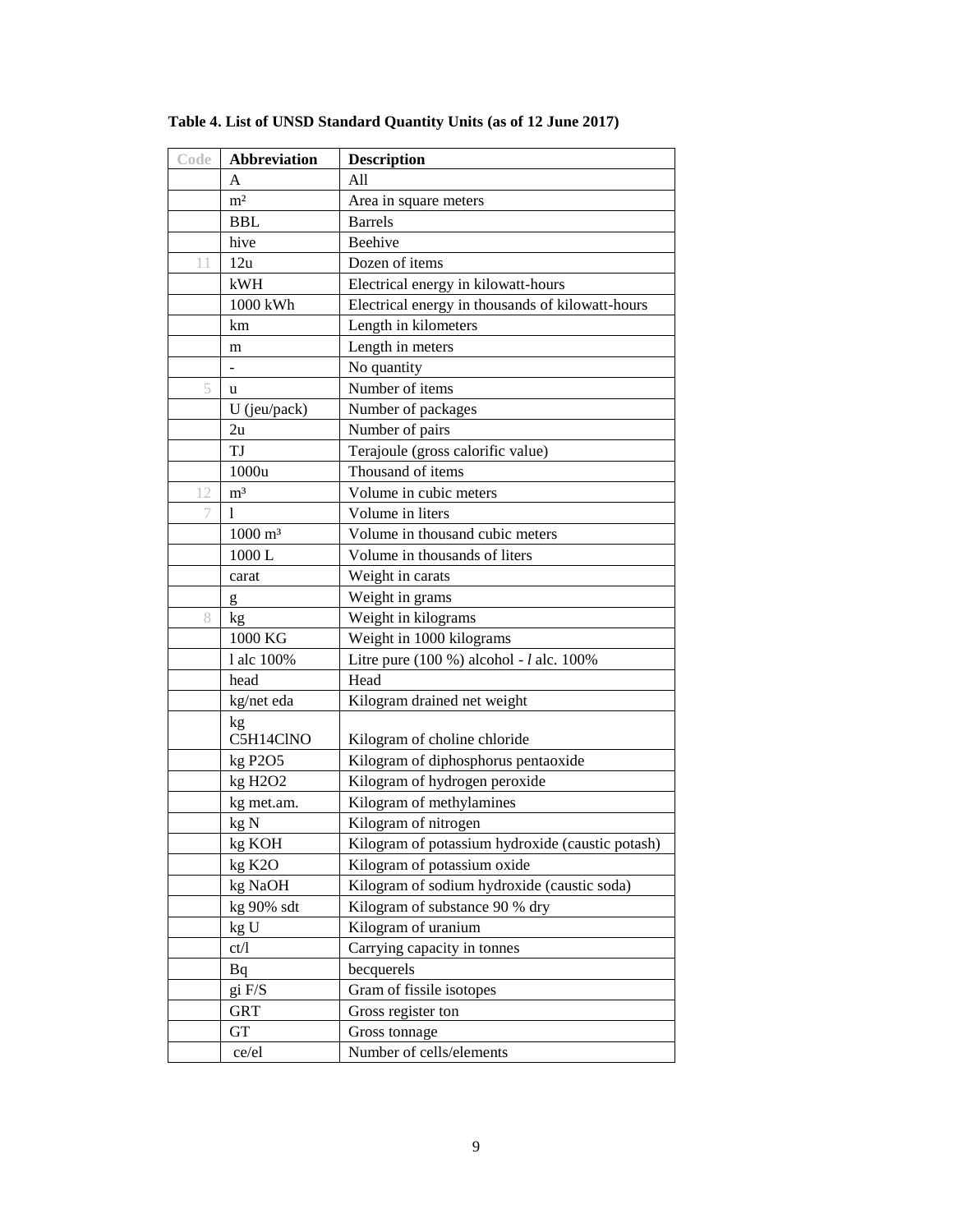## <span id="page-9-0"></span>**G. Gross and net weight**

When reported by countries, UN Comtrade will now also disseminate gross weight, in addition to net weight. Gross weight is equal to net weight plus the weight of the shipping or cargo container. Comtrade will also publish the gross quantity unit (e.g., kg).

# <span id="page-9-1"></span>**IV. Improved Quantity Estimation for Commodities**

Missing quantities for all commodities will now be estimated at the most detailed reported level (i.e., tariff line) for both net weight and primary supplementary quantity information (but not for the new data item, alternate quantity). Estimated records are clearly identified by an estimation flag/code. See [Annex 1](#page-11-0) for technical notes regarding the methods of estimation.

Estimated quantities of limited reliability due to lack of sufficient information will be suppressed in UN Comtrade, but would be included in higher aggregation when applicable. Countries may also request to suppress certain quantity information due to confidentiality, which may be included in higher aggregation when applicable. In the case of extreme quantities that are obvious outliers, UN Comtrade will contact countries for clarification and possible correction; in the absence of feedback, the quantity information will be suppressed. Any estimated quantity is clearly identified by an estimation flag.

# <span id="page-9-2"></span>**V. Pre-aggregated data**

UN Comtrade has been providing pre-aggregated (standard) data such as higher level of commodity aggregation (i.e., HS 2 digit), partner World and total exports (when re-exports data is reported). This data is intended for two main reasons: a) managing data confidentiality (i.e., aggregated data may contain less confidential information) and b) users' convenience (i.e., better response time when querying aggregated data such as total exports/imports). With the addition of new data items, pre-aggregated data is also available for 2nd partner country, mode of transport, and customs procedure codes at the highest level. Furthermore, even though aggregation is applied on both value and quantity, but not all levels of quantity aggregation are made available (see table below).

Table 5. Availability of Pre-Aggregated Data Based on Commodity Classification

|             | Value             | Quantity                 |
|-------------|-------------------|--------------------------|
| HS          | Up to TOTAL level | Up to 4-digit level      |
| <b>SITC</b> | Up to TOTAL level | Up to 3-digit level      |
| <b>BEC</b>  | Up to TOTAL level | No quantity at any level |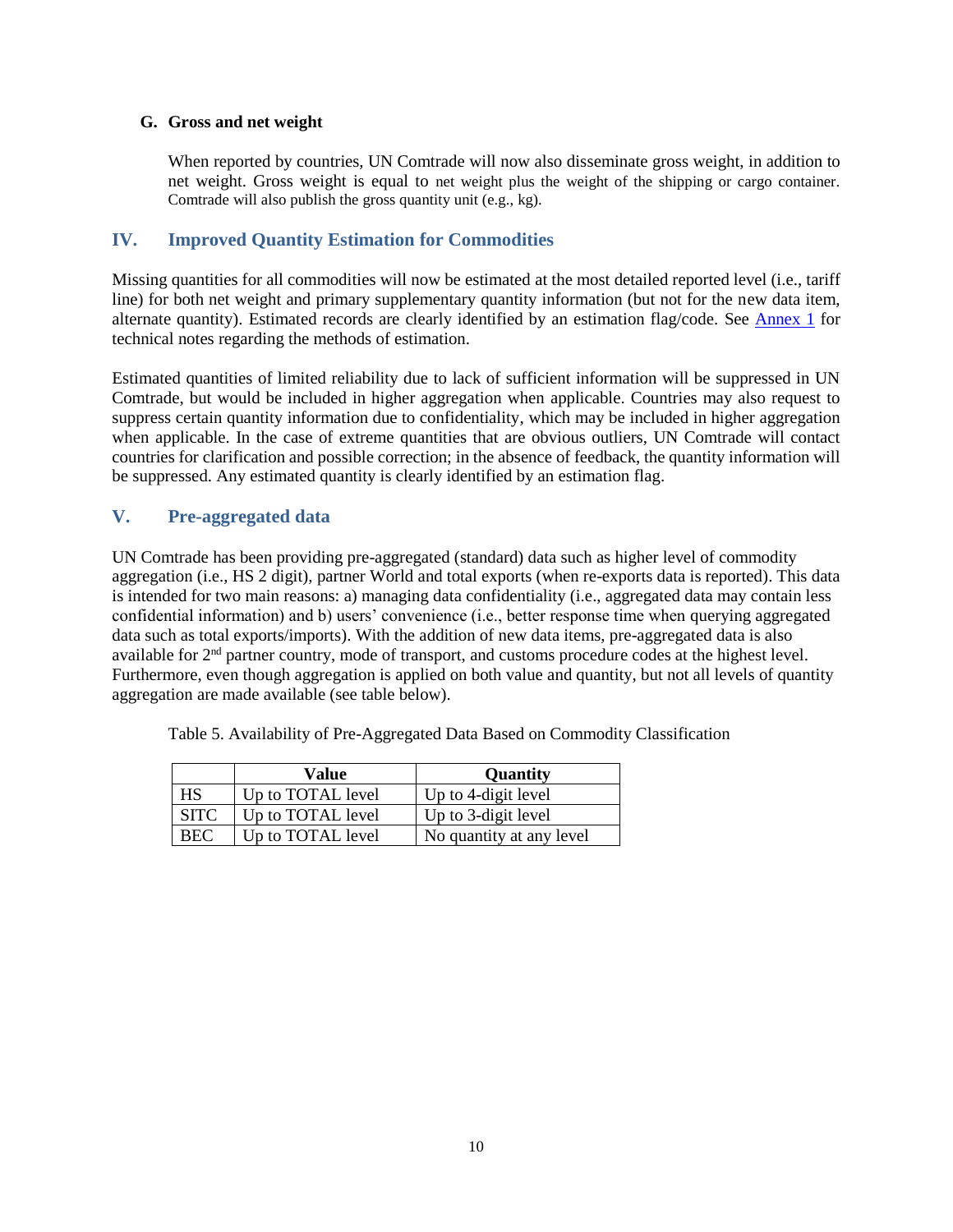## <span id="page-10-0"></span>**VI. Improved Conversions between Classifications**

#### <span id="page-10-1"></span>**A. Conversions for commodities**

All commodity codes at highest level of detail are converted directly to other classifications in 1:1 relationships, based on conversion tables developed and made publicly available by UNSD.<sup>5</sup> Commodity classification conversions are usually applied from the latest classification to earlier classifications (called "backward conversion"). For consistency, datasets in converted classifications have the same totals as in the original classification, with the exception of SITC 1 (due to the exclusion of monetary and non-monetary gold).

Moreover, the new conversion methodology used in the UN Comtrade Processing System improves the conversion of residuals, or non-standard commodity codes. Previously, all residuals were converted into HS code 999999 (or SITC 9310 or BEC 7). In the new system, residuals are first individually mapped to an HS chapter, heading or sub-heading at the most detailed level possible and then converted to residual codes within the corresponding chapters in other classifications. This procedure reflects a major improvement, as it minimises loss of information in the converted classification.

When it is not possible to map a non-standard code to a specific chapter, heading or sub-heading, it is mapped to code 999999. It is worth nothing that no residuals are disseminated on UN Comtrade, except for the special code 999999.

#### <span id="page-10-2"></span>**B. Conversions for services**

The conversion methodology between the two classifications for SITS, **[EBOPS2002](https://unstats.un.org/unsd/tradeserv/db/docs/ebops2002_eng.pdf)** and [EBOPS2010](https://unstats.un.org/unsd/tradeserv/db/docs/msits2010_english.pdf) (including [SDMX dimensions for EBOPS2010\)](https://www.oecd.org/std/its/EBOPS-2010.pdf) is based on the [IMF's BPM5-to-](http://www.imf.org/external/pubs/ft/bop/2008/08-10b.pdf)[BPM6 Conversion Matrix,](http://www.imf.org/external/pubs/ft/bop/2008/08-10b.pdf) as EBOPS 2010 aligns with the IMF's BPM6 methodology and EBOPS2002 aligns with IMF's BPM5 methodology. Some of the conversions for service categories are straightforward 1:1 relationships, while others are more complex formulas. UNSD has created a simplified EBOPS conversion table, which it has made publicly available.<sup>6</sup>

Similar to commodity conversion, backward conversion is applied – that is, from the latest classification (i.e., EBOPS2010) to the earlier classification (i.e., EBOPS2002). In the case of services, this is due to the fact that insufficient detail is available in EBOPS2002 datasets to convert to EBOPS2010 with any degree of reliability or accuracy. Several countries are still reporting data in the EBOPS2002 classification and therefore these data are only disseminated on UN Comtrade in EBOPS2002. For countries that report in data in the EBOPS2010 classification, the data are disseminated in both EBOPS2002 and EBOPS2010.<sup>7</sup>

Due to the changes in scope and methodology between EBOPS 2010 and EBOPS 2002, Total Services (code 200 or "S") are different, mostly due to the fact that EBOPS2010 includes Manufacturing services on physical inputs owned by others; Maintenance and repair services n.i.e.; and Financial intermediation services indirectly measured (FISIM) – all of which were not part of EBOPS2002. Moreover, EBOPS2010 excludes net exports of goods under merchanting, which were previously included in EBOPS2002 under exports of Other Business Services.

 $\overline{a}$ 

 $5$  The conversion tables and detailed conversion methodology are available on UNSD's website at: [https://unstats.un.org/unsd/trade/classifications/correspondence-tables.asp.](https://unstats.un.org/unsd/trade/classifications/correspondence-tables.asp)

<sup>6</sup> [https://unstats.un.org/unsd/trade/classifications/correspondence-tables.asp.](https://unstats.un.org/unsd/trade/classifications/correspondence-tables.asp)

<sup>7</sup> This feature will be gradually accessible in 2019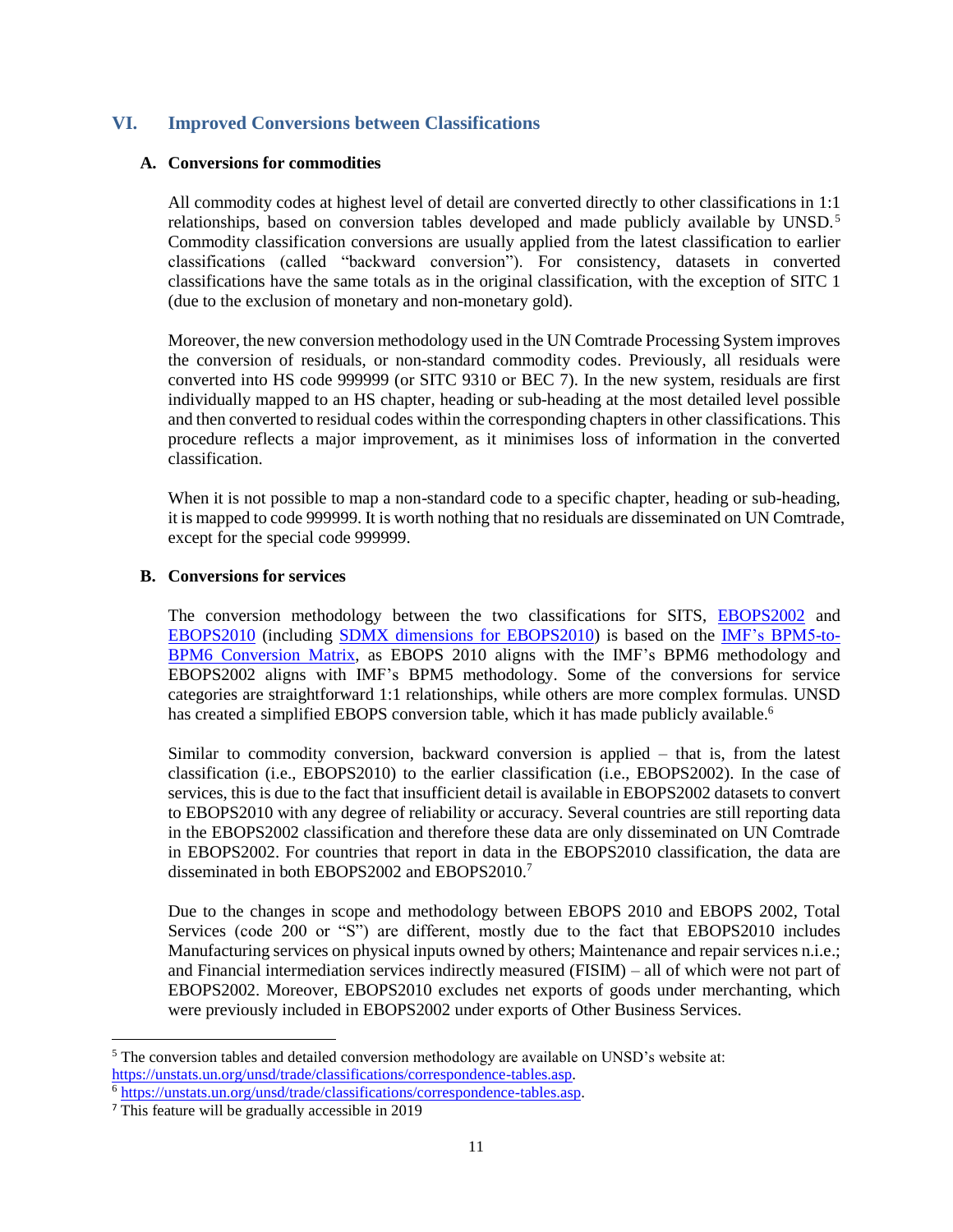<span id="page-11-0"></span>Occasionally, certain conversions to EBOPS2002 cannot be completed due to lack of reported data. These instances are explained in the metadata.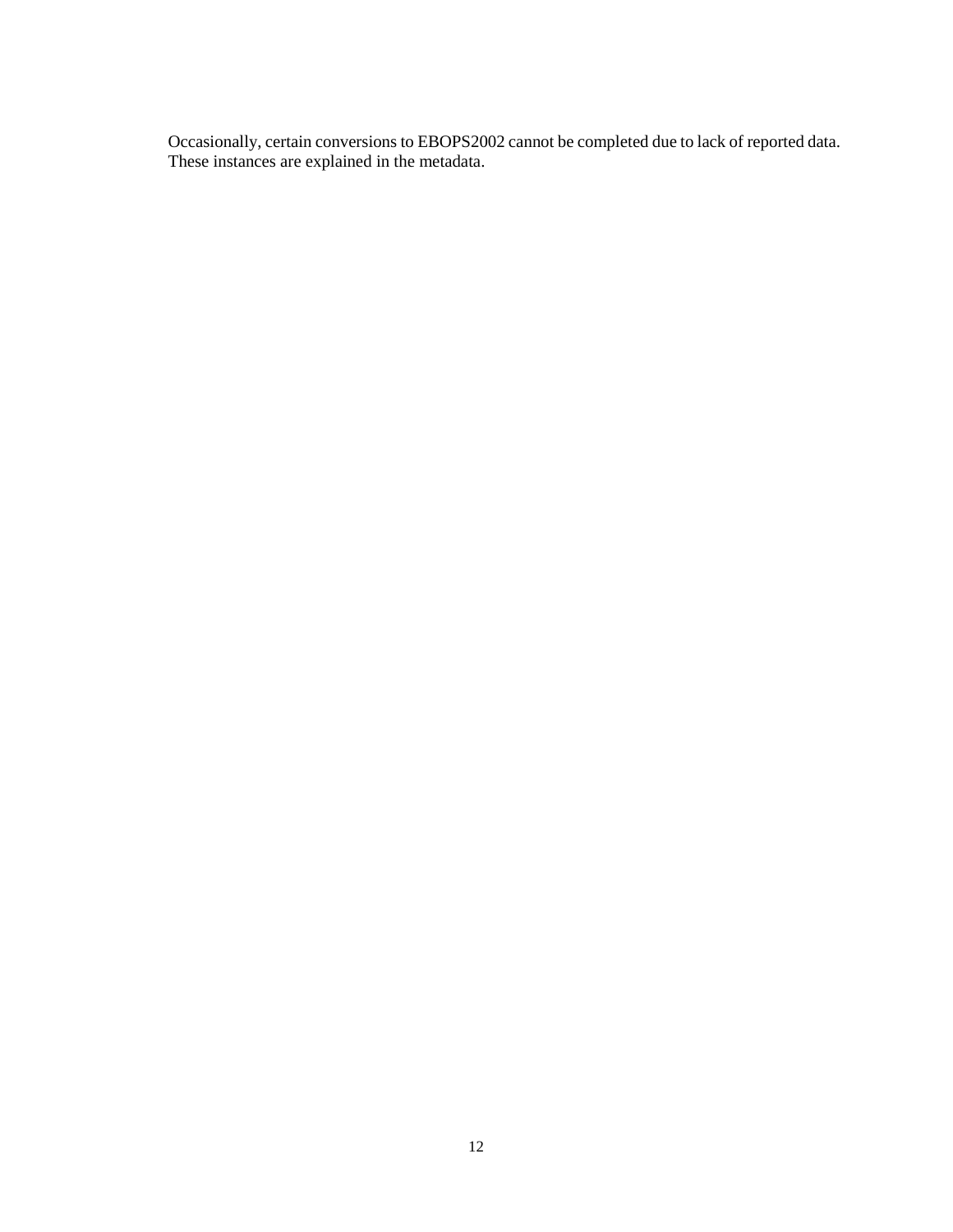# **Annex 1. Quantity Estimation**

<span id="page-12-0"></span>Missing quantities for all commodities will now be estimated at the most detailed reported level (i.e., tariff line) for both net weight and primary supplementary quantity information (but not for the new data item, alternate quantity information). Estimated records are clearly identified by an estimation flag/code and are shown in italics on the results page on UN Comtrade, which can be downloaded as part of the data. That is, quantity items (WCO quantity units, alternate quantity units, net and gross weight)<sup>8</sup> are accompanied with an estimation flag.

Estimated quantities also include footnotes with the methods of estimation used, which can also be downloaded. The following classic estimation/conversion approaches are still being used:

- a) Mathematical conversion (pounds to kg)
- b) FAO conversion factor for selected commodities (i.e., 1 *l* of heavy cream =  $1.02 \text{ kg}$ )
- c) Imputation using current reported unit value data
- d) Imputation using Standard World Unit Value

Estimated quantities with limited reliability due to lack of sufficient information will be suppressed in UN Comtrade. However, those records are clearly identified in UN Comtrade Processing System by implementing a quality flag/code for audit trail.

## **1. Best possible use of information provided**

 $\overline{\phantom{a}}$ 

Estimation of quantity and net weight is the last resort. The following steps are undertaken to make the best possible use of the information provided by countries:

a) When the data provided by countries is uploaded to the UN Comtrade processing system, the quantity units reported by a country are converted into one of twelve WCO recommended quantity units (RU). During this process, which is called code normalization, country-specific conversion factors may be applied to the supplementary quantities reported by countries. Such conversion factors can be mathematical or empirical. Countries are requested to establish and provide a comprehensive list of such conversion factors.

b) Net weight is copied where applicable into the supplementary quantity, and vice versa, in cases where only one of them is reported.

c) In some cases, mathematical conversion factors are used for quantity conversions in order to obtain WCO RUs. For example, the quantity unit *number* is converted to/from quantity unit *thousands* and to/from *dozen*; Kg is converted to/from *carat* and *liter* to/from cubic meter.

d) Quantity conversion using empirical conversion factors is undertaken when there is no deterministic relationship between the provided quantity unit and RU. Non-standard quantities are converted into WCO RU by using specific (empirical) conversion factors for a limited number of commodities. This form of data conversion can be considered as estimation and the data is footnoted as estimates.

<sup>&</sup>lt;sup>8</sup> As of February 2019, estimation of quantity is applicable only for WCO quantity units and net weight